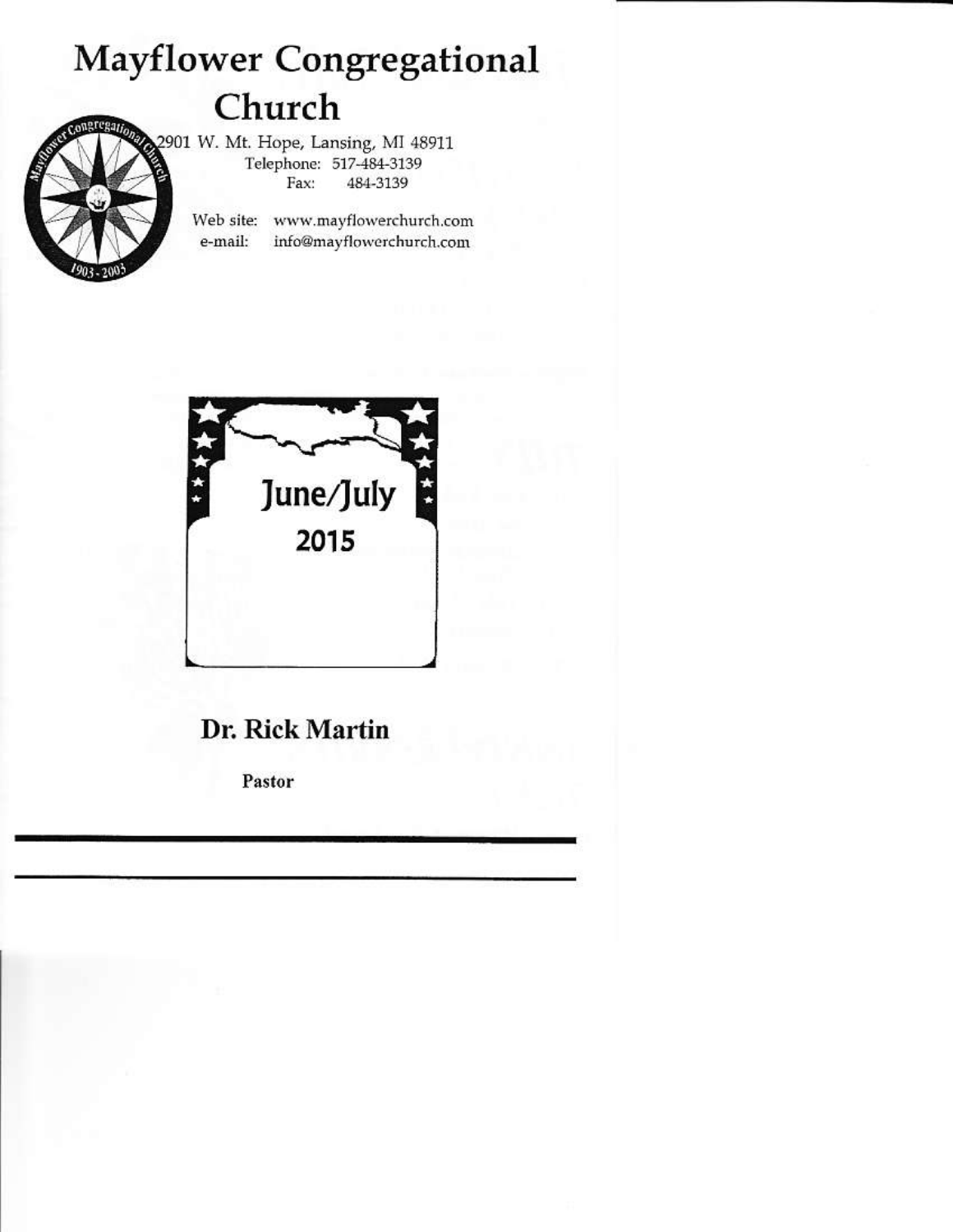# June and July.

# **BIRTHDAYS** *JUNE*

6/2 - Rick Martin  $6/12$  - Arlene Love 6/16 - Betty Mannino 6/20 - Amy Graham 6/26 - Barbara Martin

## *JULY*

 $7/6$  - Tom Rich  $7/9$  - Sue Mott 7/27 - Susanne Mannino 7/29 - Dick Williams 7/30 - Lola Holmes 7/30 - Maggie Bellant 7/30 - Barbara Rich

### ANNIVERSARIES *JUNE* 6/16 - Warren & Sue Emrick



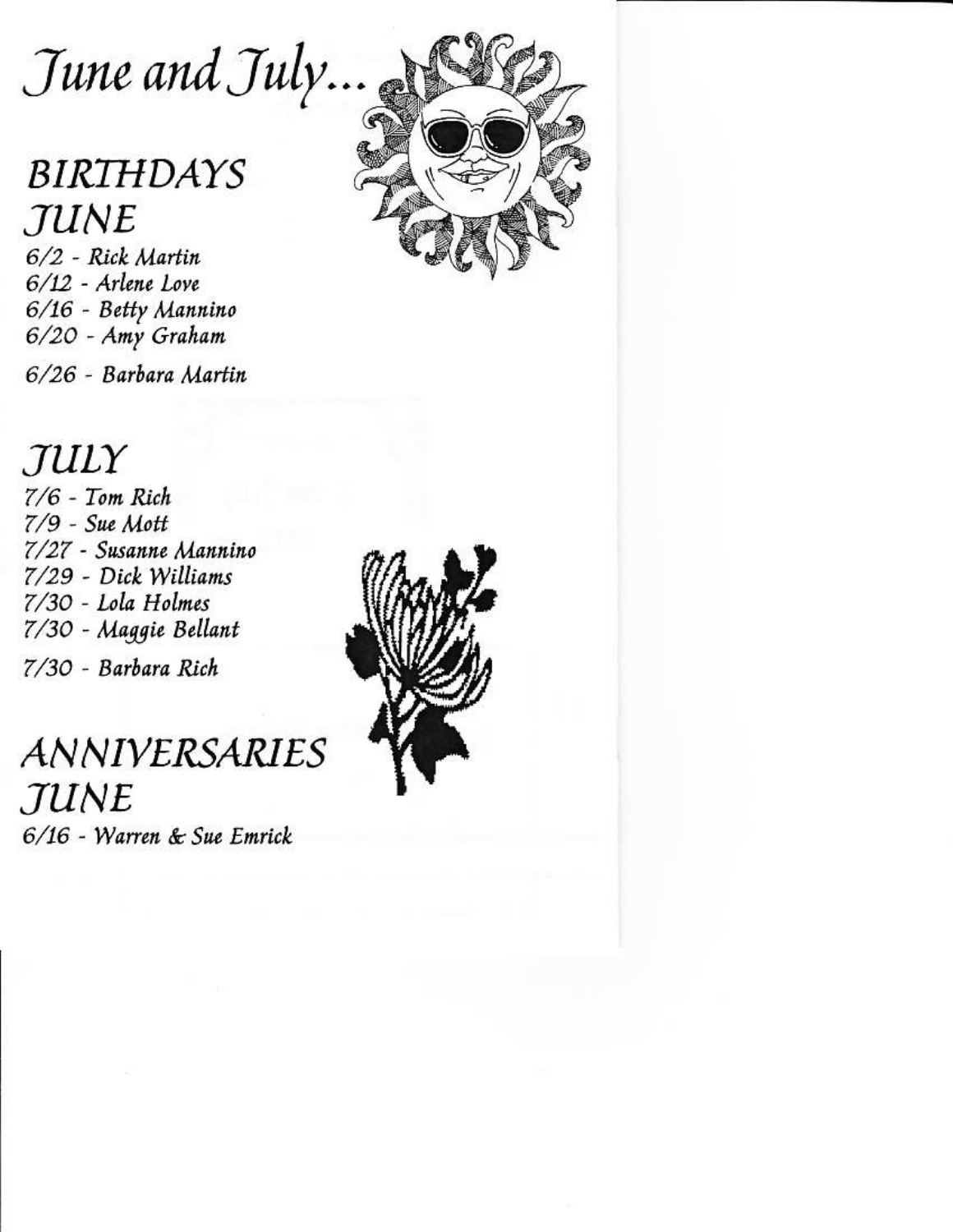From The Pastor's Desk

Women in the Bible



If you have hung around church for any length of time, you have probably heard about Eve and Jesus' mother Mary and Ruth. Mary Magdalene usually makes it into

movies that have a religious conspiracy involved in the plot. However, there are many (over 50) women mentioned in the Bible and they played significant roles throughout the Scriptures. [I'm going to do a summer series, beginning in June, on the Women in the Bible].

To some, the Bible "seems" to be a book written by men, about men, with God being the leading man. However, God is not male but pictured as Our Father to portray the family/love relationship He desires with us. Gender is earth specific; heavenly beings aren't male or female. And because English has no neutral pronoun which refers to both genders, literature is written (basically) with male terms. In God's eyes males and females are equally a part of the human race (mankind); as there are males and females in the species of tigers or dogs or elephants.

#### Genesis 1:27

So God created mankind in his own image, in the image of God he created them; male and female he created them.

#### Galatians 3:28

There is neither Jew nor Gentile, neither slave nor free, nor is there male and female, for you are all one in Christ Jesus.

We are all human beings (mankind) with different gifts/abilities given by God NOT based on gender (except maybe like child-bearing) or color or ethnic groupings, but by the will of God. May you Be the person God created you to be and accomplish what He created you to accomplish.

#### John 1:12,13

Yet to all who did receive him, to those who believed in his name, he gave the right to become children of God-children born not of natural descent, nor of human decision or a husband's will, but born of God.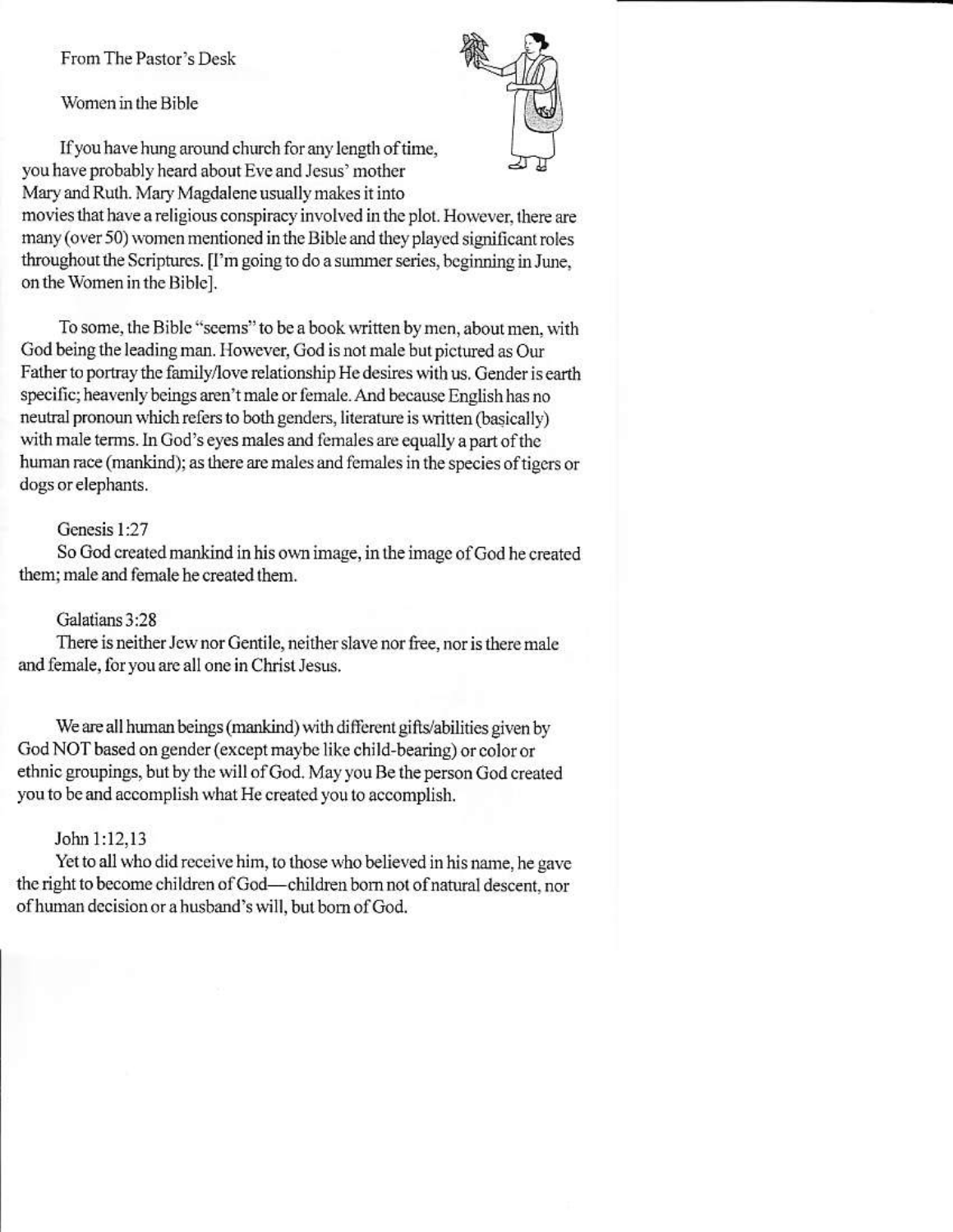#### Check us out on the internet...

The Mayflower stained glass windows have been registered with the Michigan Stained Glass Census, compiled by the MSU Museum. One can find the windows on their website:

http://www.michiganstainedglass.org/collections/building.php?id=17-83-50<sub>D</sub>

This is a project that Winnie Niklas wanted us to do, and thanks to Lorraine and Kim we finally finished.

Rilla



#### Another public service announcement:

Dean will be on vacation June 14-June 27. The Prudential Council decided we can keep ourselves tidy for two weeks. To this end, could we all please pick up trash if we see it, empty waste baskets if we notice they need it (or ask help from someone who looks like they know where the garbage can is), and generally be aware that we are on our own for a little while? Thank you everybody!

#### **Game Night**

We are having Game Night on Friday, May 29th starting at 6:30 p.m. Come and play Euchre or dominos or bring another game that you would like to play. Snacks and drinks will be provided.

The cost is \$3 per person or \$5 per couple.

If you have any questions call Sharon Graham.

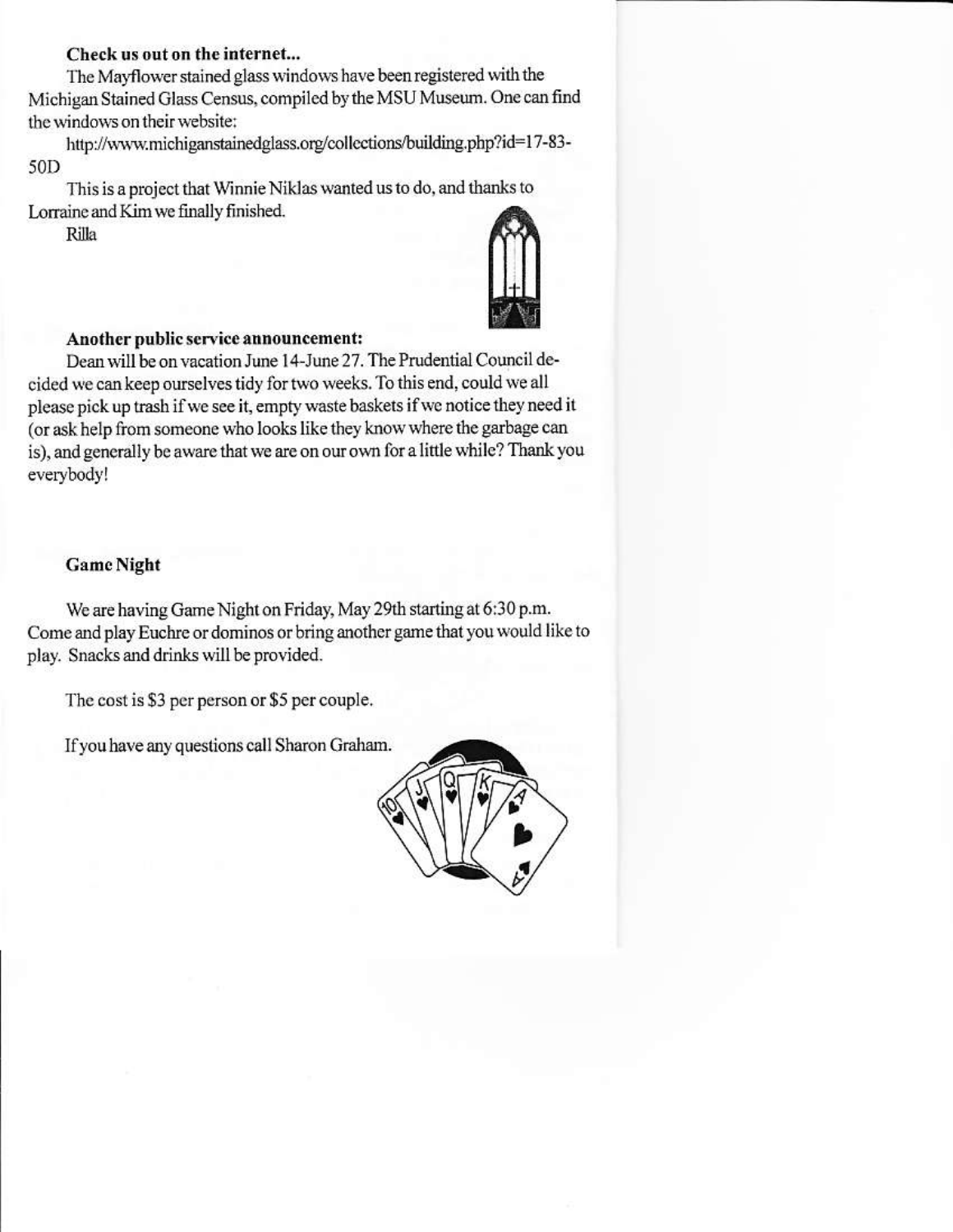#### **Mayflower Financial News**

bhkA profit of \$654.67 was made at our April 2nd Saturday Supper. Our spring thrift sale brought in \$1470. A bequest for \$15,000 was received and added to the Bequest Funds savings account.

A brief summary of our finances as of April 30, 2015:

| Income:              | \$23,058.13 |
|----------------------|-------------|
| Expenses:            | 7,622.47    |
|                      | \$15,435.66 |
| YTD for Three Months |             |
| Income:              | \$43,249.31 |
| Expenses:            | 30,337.04   |
|                      | \$12,912.27 |

| Fund Balances:               |             |
|------------------------------|-------------|
| Checking:                    | \$13,966.47 |
| <b>Bequest Funds Savings</b> | 19,010.56   |
| Memorial Fund CD             | 5,495.10    |
| CD Savings                   | 22,306.81   |
|                              | \$60.778.94 |

A more detailed report is available in the brochure rack near the church office.

Linda Wheeler Treasurer

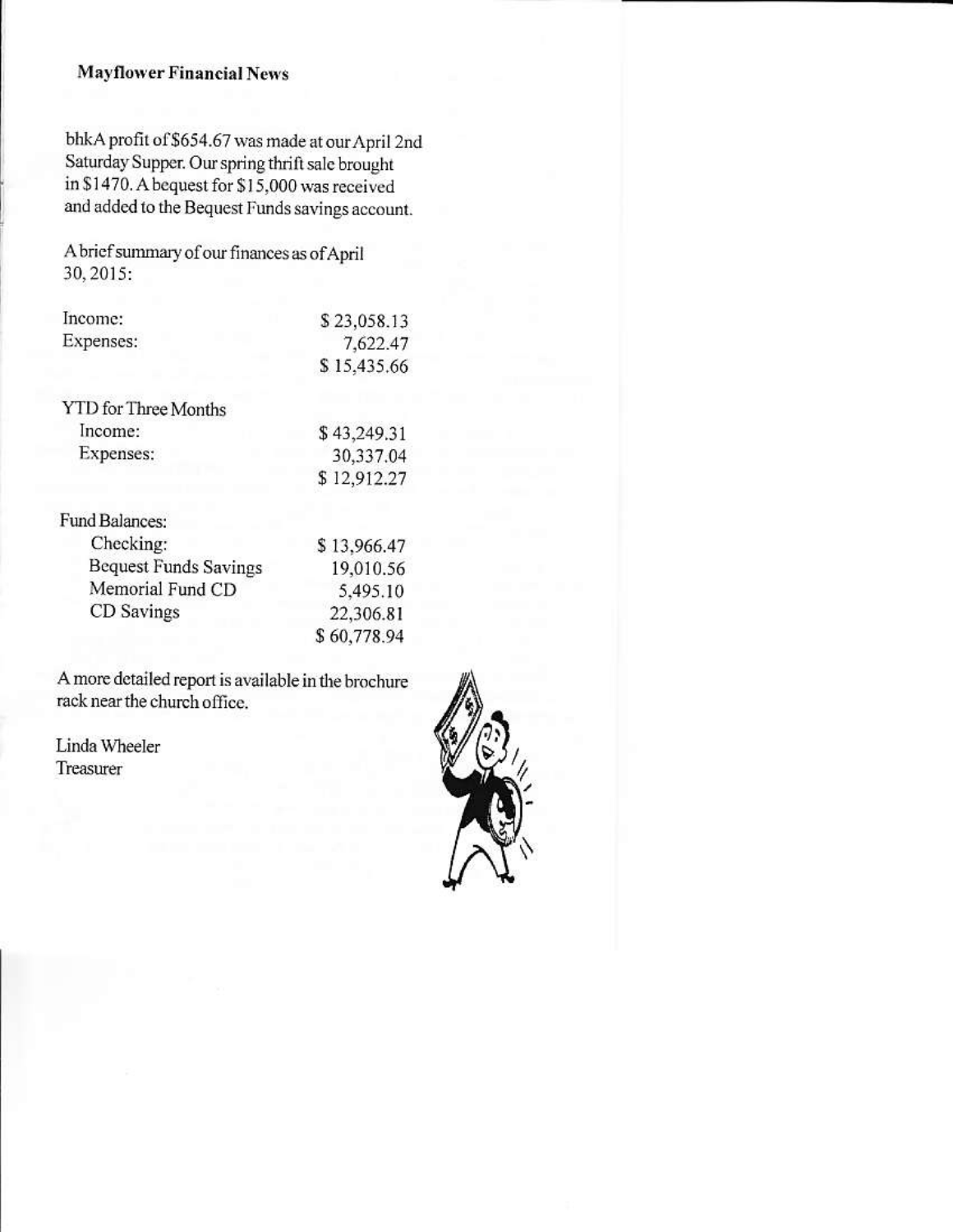#### **Music Notes**

Very recently Jerry and I had the pleasure and fun of babysitting our two-year-old granddaughter, Natalie, for four days. One of the many things we learned from Natalie is that she teeters on the edge of being a drama queen which, by the way, makes her so interesting! On the third day we had her with us we also watched her almost-seven-yearold brother, Noah, for the afternoon since he did not have school. We brought both children out to our house and spent many hours having fun with them around the farm. As the time approached for us to return them to their folks we realized that we had to hurry because we had promised the kids that they could help us recycle in Wacousta and that would take a few extra minutes to complete.

Isn't it always when you're short on time that children decide to be uncooperative? It was that way for Natalie just then, and as I tried to strap her squirming little body into her car seat, she rebelled by balling up her fist and repeatedly striking my arm. Mind you, it didn't hurt at all, but I knew that her parents had recently been having discussions with her on what hands were for (certainly not hitting.) The problem was, we were due in town shortly and I didn't feel I had time to talk the issue through with her, so I said, "Natalie, you need to stop hitting Nana or else you won't be able to help recycle." She gave me an impish grin and continued to hit, so after several more rather tiny blows to my arm, I had to tell her that Noah and Papa would recycle this time and that she and I would wait in the car for them when we arrived at the recycling center.

You can imagine how heart-broken she was when her brother and Papa jumped out of the car in Wacousta and performed the recycling duties as she and I sat there watching. "I cycle, I cycle," she cried mournfully. "I not hit again!" From that point on she was sobbing, and it looked as if the 25-minutes it was going to take to get to her house would be loud and very unhappy ones. But then it dawned on me that she was not only a drama queen wanna-be but she was also a music-loving drama queen wanna-be. It was at that moment I started singing the first song that popped into my mind - "You Are My Sunshine," at which time Noah announced, "That's a good idea, Nana. Natalie will go for music every time." And so it was, Jerry and me singing every song we could possibly think of until we reached her house only a few blocks away from Mayflower with Natalie delighting in every silly song and Noah basically trying to ignore us all.

So why do I tell you this story? I tell it because as we conclude another season of bell ringing and choir singing at Mayflower, I am reminded that music can be so soothing and inspirational to those that need it just as Natalie did on that trip home. There are some of us that absolutely must have our music to get through every day, and when we are able to wrap that into our spiritual lives, as well, we feel as Natalie does when she states, "I happy now!" The anthem we sang for Music Sunday expresses it so well: My life flows on in endless song above earth's lamentation.

I hear the real though distant song that hails a new creation.

Through all the tumult and the strife I hear the music ringing.

It sounds an echo in my soul, how can I keep from singing?

My wish for you is that the music we prepare each week enhances your walk with God, and those of us in the music program hope you are able to say at the end of the worship services. "I happy now!."

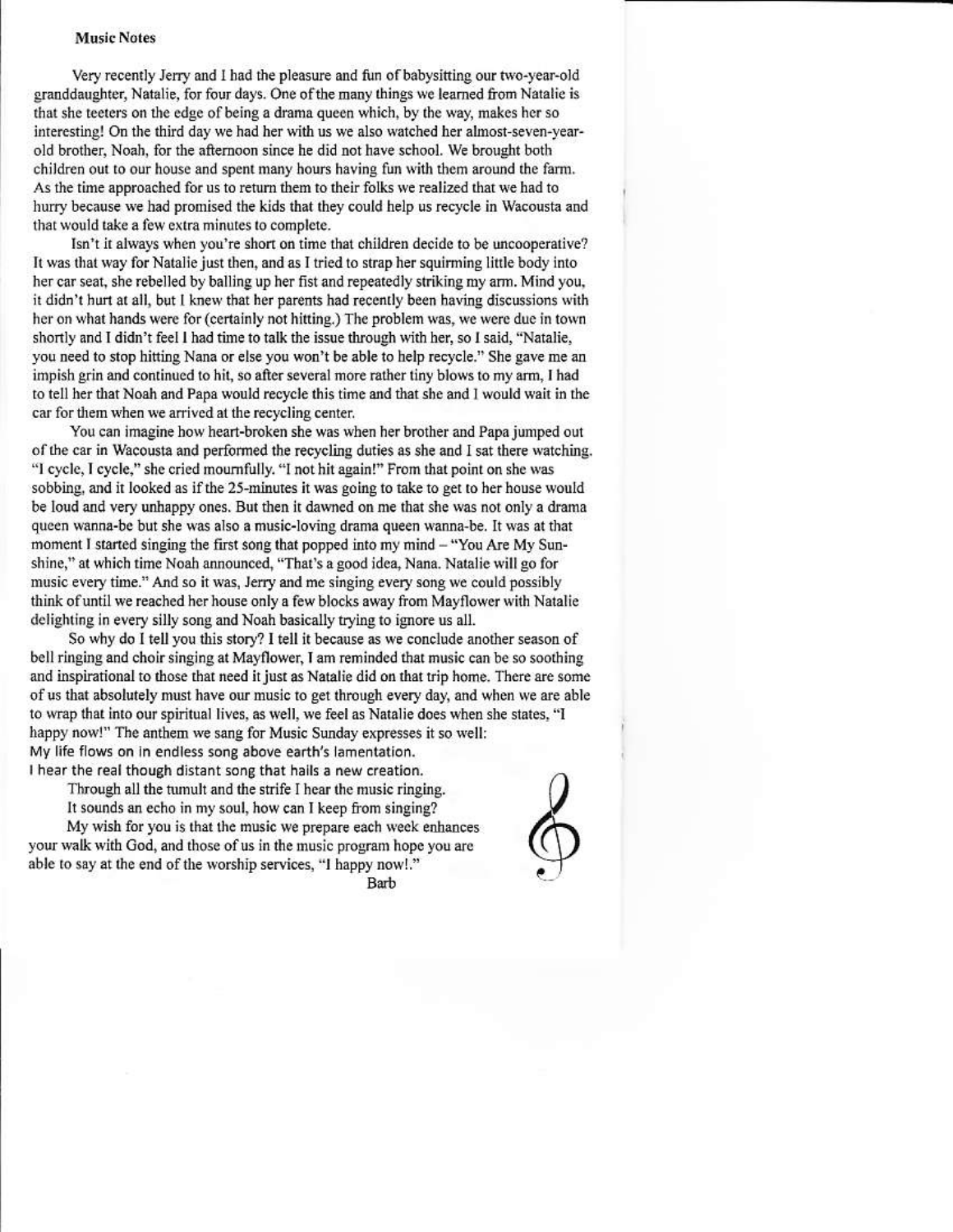Tainted?

In 1909 Victor Herbert won a libel suit against The Musical Courier, at that time the most prestigious musical journal in the United States. They had accused him of plagiarism, and the arguments went back and forth as to whether his music was really original or not. The debate was finally won when Walter Damrosch testifiedthat songs were much like fairytales, They all start out, Once upon atime, but then they diverge, each going its own way!

It's fascinating to delve into the origins of familiar songs. Did you know

that the MSU Fight Song has remarkable similarities to an older version of Stand Up for Jesus, the one found in our Brown Hymnal? Or that the music for MSU Shadows was lifted almost intact from the Sextet in Donizetti's opera, Lucia diLammermoor? These are rather benign examples of borrowing, but others can have more serious consequences. How about that lovely song, How Great Thou Art, which is probably second only to Amazing Grace in overall popularity? Did you know that you might be fined for singing it in Germany? That's because its tune is virtually identical to that of the Horst Wessel Song, the official anthem of the Nazis: The banner high! The ranks tightly closed! The SA [stormtroopers] march with quiet, steady step.

Not unexpectedly, in today's Germany it is forbidden to sing this provocative song exceptfor educational purposes. And since How Great Thou Artonly became popular with George Beverly Shea and the Billy Graham Crusades, itis natural to assume that it was copied from the music of the Horst Wessel Song. In other words How Great Thou Art is tainted, and some folks even think we shouldn't sing it any more.

However, upon closer inspection, we find the story to be much more complicated.Horst Wessel (a Nazi stormtroops leader) wrote his words in 1929 (and was assassinated in 1930), but it turns out that he set his poem to an old Swedish folksong. Much earlier, in 1885 a young Swedish preacher, Carl Boberg, wrote apoem, O Store Gud [Oh, Strong God", which wound up being sung to the same folksong. It was first translated into German and from that version, into Russian. In the early 1920's a young English missionary, Stuart Hine, heard the

Russian version in Poland, and he translated it into English as "How Great Thou Art! Thus, the melodies of the two songs both originated with a Swedish folksong, and How Great Thou Art has little in common with Nazi Germany.

So what's the point?! First, it's a good example of why we should never rush to judgement either of things or of people. Second, as pointed out in lastmonth's little commentary, this could have been an excellent example of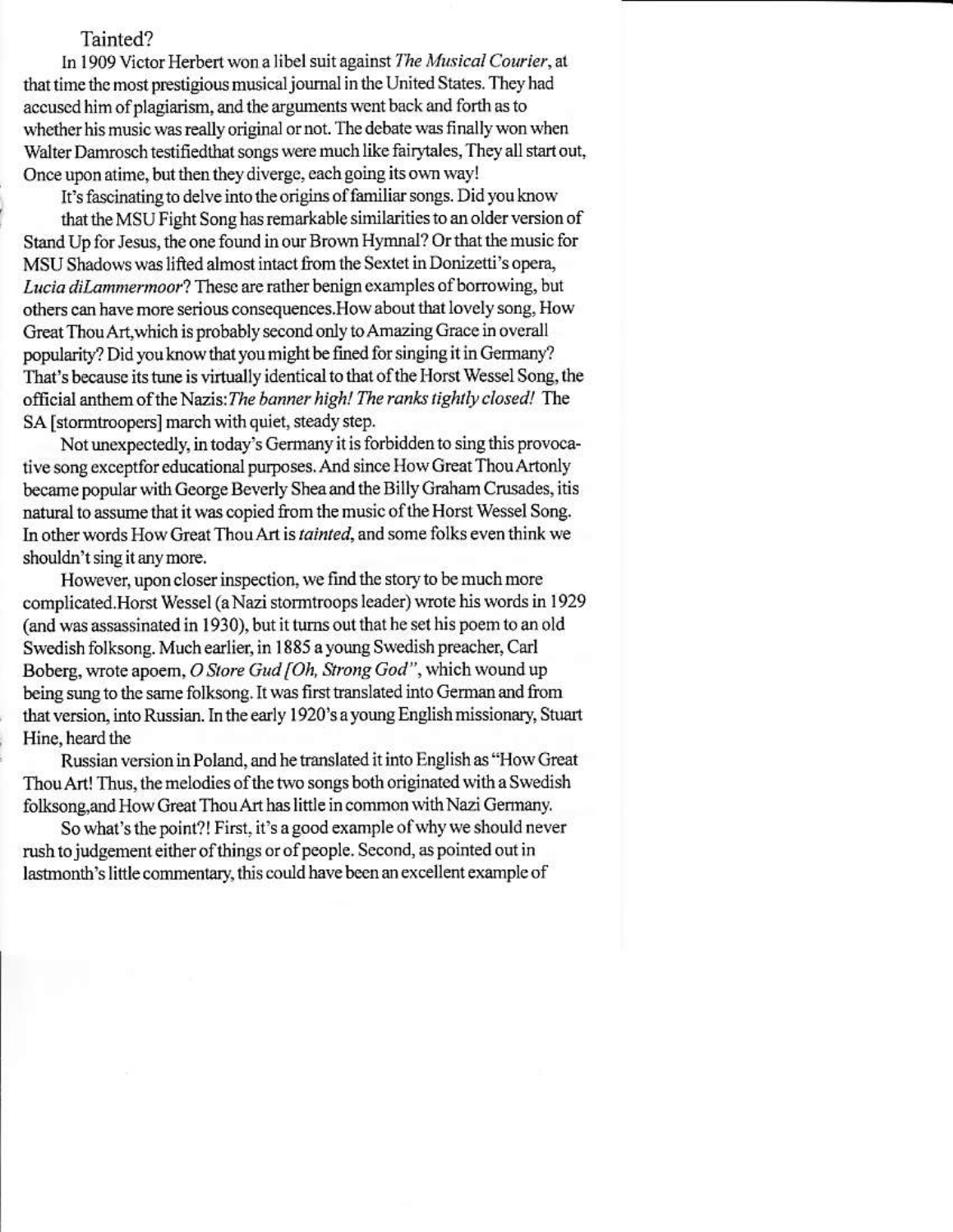turningswords into childshares, of turning something questionable into something worth while. Even had "How Great Thou Art been copied from the Horst Wessel Song, it is a lovely melody, and the words are exhilarating and of the highest order, which would mean that lead has been turned into gold. More power to such plagiarists!

Quick, preemptory judgment not only can be harmful, but also it can cause us to miss out on some of the better things in life. A good example of this was the ban on Wagner and Richard Strauss' music in Israel for much of the latter half of the twentieth century. (This, despite the facts that Wagner chose a Jewish conductor for Parsifal and most of Strauss' operas were composed to librettos written by Jewish poets.) Sensibly, this ban has long been lifted.

With respect to church music? Currently there is much ongoing debateabout popular versus classical church music. Why not both? In fact, there are only two kinds of music interesting and boring. And both can be found in all venues. Our Brown Hymnal contains many tedious, embarrassing sanctimonioushymns. That doesn't mean that we can't sing and enjoy the genuine, inspiring hymns that are interspersed with them. And although great classical music has no equal, there is nothing more boring than Oscar Forgotten Name's Voluntary on Obscure Hymn Number 683 or that much of the music in post-Vatican II Catholic hymnals sounds as if hastily compiled by The Committee Seeking the Lowest Common Denominator.

We should choose our music and our friends and our enterprises! with regard to their inherent quality, and not worry about their being tainted by real or imagined associations



Bill McHarris, Lay Leader

Newsletter

The next deadline for the next Mayflower Notes will be August 15th. That newsletter will cover the months of August and September. It will be published in time for Rally Day.

Thank you to all of the contributors this year for meeting the deadlines. Some of you were consistently early and I appreciate your timeliness.

Have a great summer!

Meredith Kennedy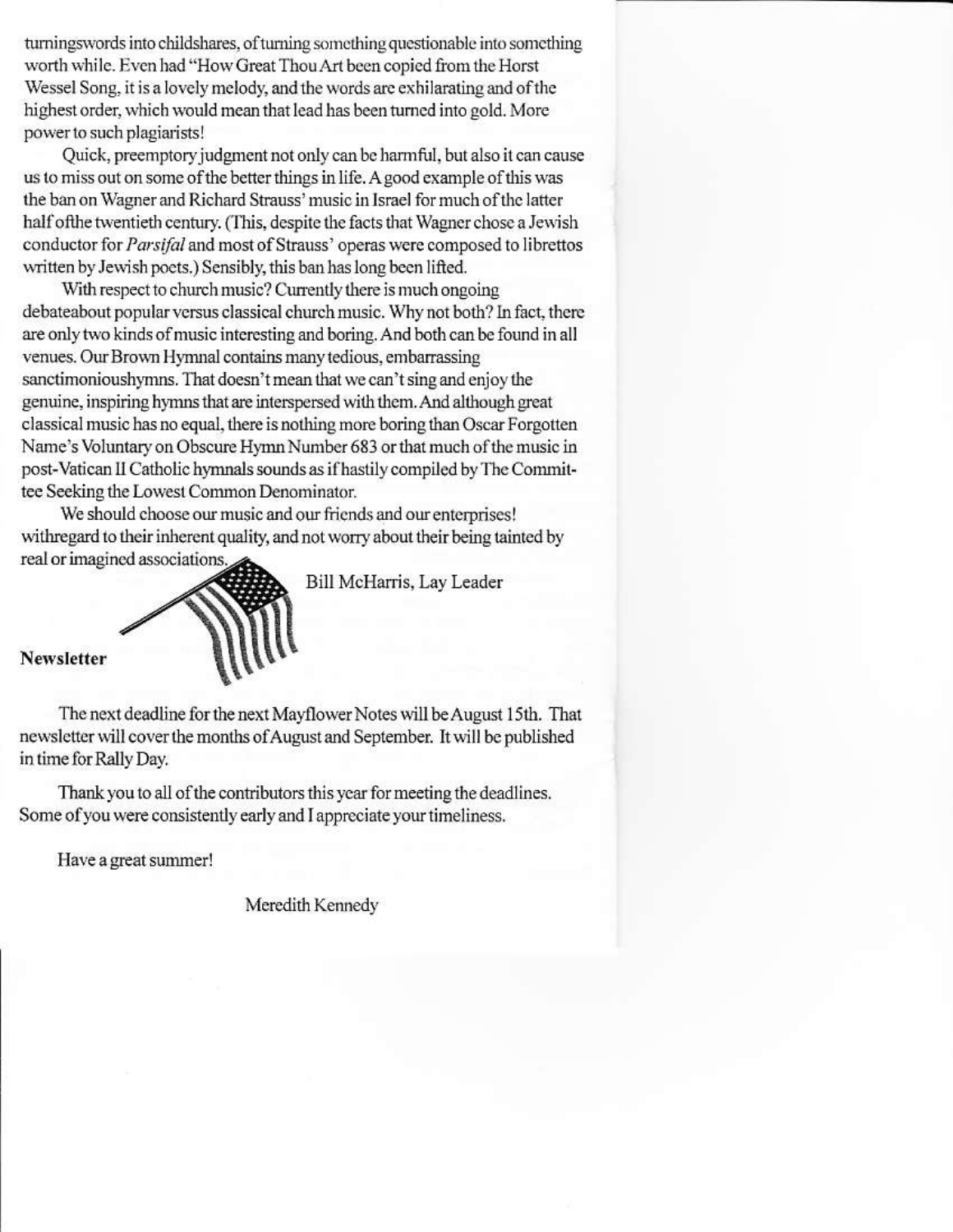Louise Redden, a poorly dressed lady with a look of defeat on her face, walked into a grocery store. She approached the owner of the store in a most humble manner and asked if he would let her charge a few groceries. She softly explained that her husband was very ill and unable to work. They had seven children and they needed food.

John Longhouse, the grocer, scoffed at her and requested that she leave his store. Visualizing the family needs, she said: "Please, sir! I will bring you the money just as soon as I can." John told her he could not give her credit, as she did not have a charge account at his store.

Standing beside the counter was a customer who overheard the conversation between the two. The customer walked forward and told the grocer that he would stand good for whatever she needed for her family.

The grocer said in a very reluctant voice, "Do you have a grocery list?" Louise replied, "Yes sir." "Okay" he said, "put your grocery list on the scales and whatever your grocery list weighs, I will give you that amount in groceries."

Louise hesitated a moment with a bowed head. Then she reached into her purse and took out a piece of paper and scribbled something on it. She then laid the piece of paper on the scale carefully with her head still bowed.

The eyes of the grocer and the customer showed amazement when the scale went down and stayed down. The grocer, staring at the scales, turned slowly to the customer and said begrudgingly, "I can't believe it." The customer smiled and the grocer started putting the groceries on the other side of the scales.

The scale did not balance so he continued to put more and more groceries on them until the scales would hold no more. The grocer stood there in utter disgust.

Finally, he grabbed the piece of paper from the scales and looked at it with greater amazement. It was not a grocery list. It was instead a prayer which said: "Dear Lord, you know my needs and I am leaving this in your hands."

The grocer gave her the groceries that he had gathered and stood in stunned silence. Louise thanked him and left the store. The customer handed a fifty-dollar bill to the grocer and said, "It was worth every penny of it."

It was sometime later that the grocer discovered the scales were broken; therefore, only God knows how much a prayer weighs.

- AUTHOR UNKNOWN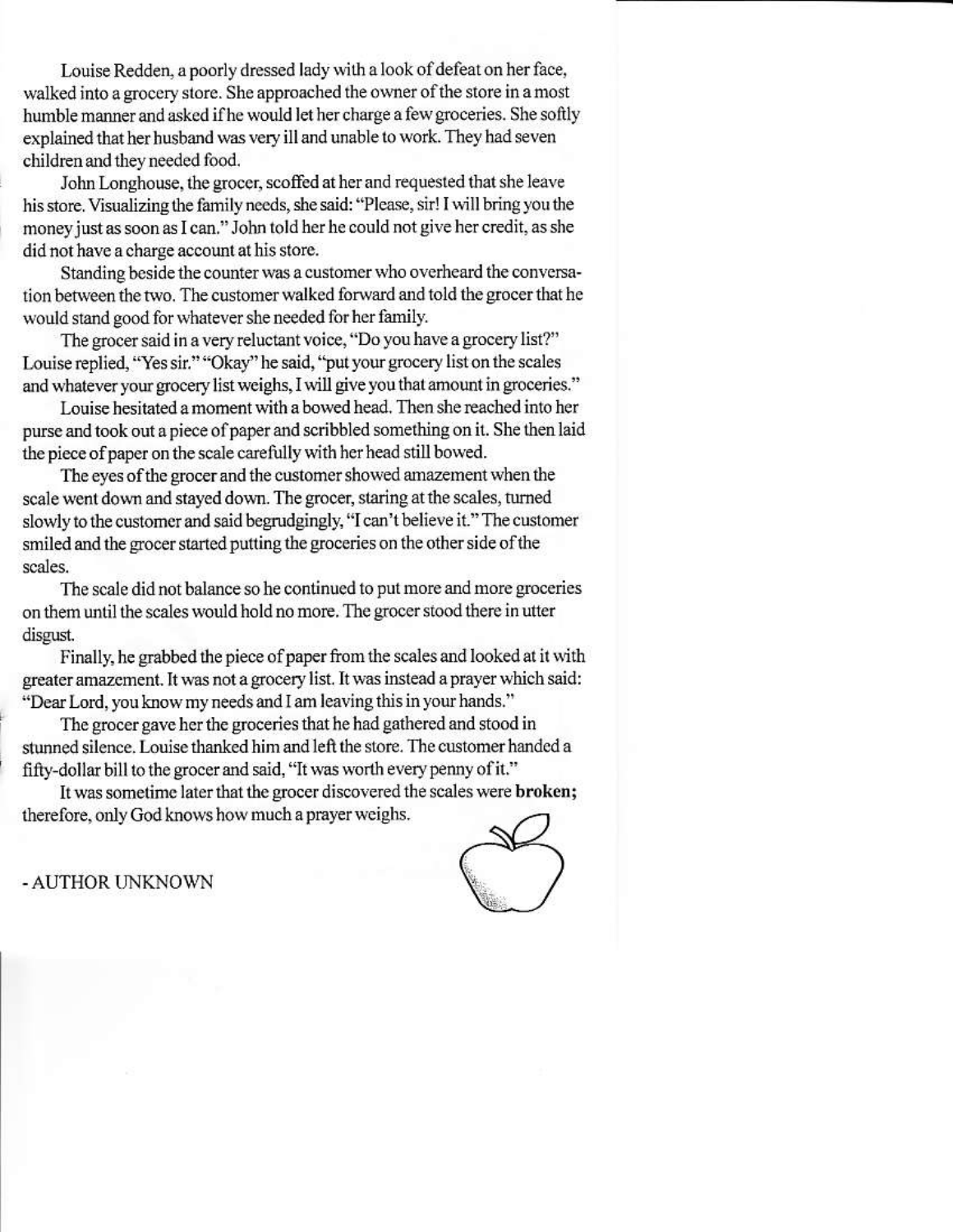#### From Liz...

Another newsletter, another transition. This is a big one - my oldest stepdaughter, Grace, is graduating from Williamston High School and preparing to head for U of M in the fall. Life is full of transitions - Morgan and Dominic have both aged out of camp, Maggie is driving under parental supervision, Trace and Tieler are easy to tell apart, and Remy and Jaxson are getting comfortable and enlivening our children's moment for now.

As time passes, Mayflower continues on. Sometimes the pews are a little emptier than others; sometimes the choir is a little sparser than we'd like. For the truly important moments, we gather and come through, and for all the others, we change. As our children age out of Sunday School, it's time to turn my attention to adult education. Beginning in September (sooner if there is interest) I would like to offer a once-monthly "Lunch and Learn" program. We can dig into Bible stories; we can talk about the symbolism and rituals of the Christian Church; we can memorize passages, talk about important religious art and/or music, or do anything we want. First I am looking for feedback - I am leaning towards the last Sunday of the month since it is the most likely to go without activities, but what works for you? What subjects interest you? Let's explore them together and grow in our faith!

#### **Lugnuts Game**



Our annual Lugnuts outing will be Friday, July 24th. The game starts at 7:05 p.m.. We will sit in the clubhouse again with LAFCU fireworks following the game.

Tickets are \$22.50 and must be purchased no later than June 22nd from the church office.

If you have any questions call Roger at 646=8861.